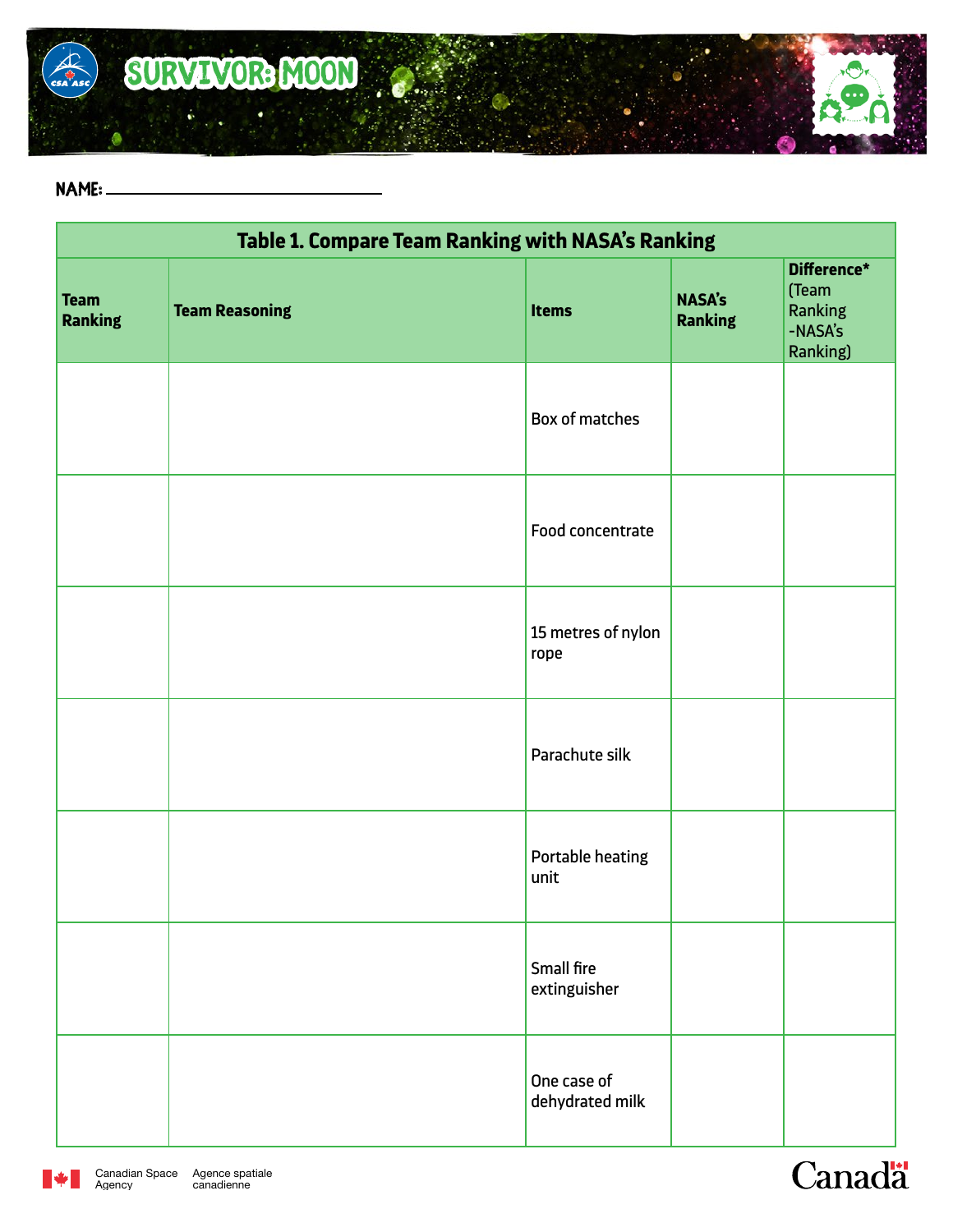| <b>Table 1. Compare Team Ranking with NASA's Ranking</b>          |                       |                                                 |                                 |                                                        |  |
|-------------------------------------------------------------------|-----------------------|-------------------------------------------------|---------------------------------|--------------------------------------------------------|--|
| <b>Team</b><br><b>Ranking</b>                                     | <b>Team Reasoning</b> | <b>Items</b>                                    | <b>NASA's</b><br><b>Ranking</b> | Difference*<br>(Team<br>Ranking<br>-NASA's<br>Ranking) |  |
|                                                                   |                       | Two 45-kg tanks<br>of oxygen                    |                                 |                                                        |  |
|                                                                   |                       | Stellar map                                     |                                 |                                                        |  |
|                                                                   |                       | Self-inflating life<br>raft                     |                                 |                                                        |  |
|                                                                   |                       | Magnetic compass                                |                                 |                                                        |  |
|                                                                   |                       | 20 litres of water                              |                                 |                                                        |  |
|                                                                   |                       | <b>Signal flares</b>                            |                                 |                                                        |  |
|                                                                   |                       | First aid kit,<br>including injection<br>needle |                                 |                                                        |  |
|                                                                   |                       | Solar-powered FM<br>receiver-<br>transmitter    |                                 |                                                        |  |
| Total the difference column (disregard plus or minus differences) |                       |                                                 |                                 |                                                        |  |

\* Note: disregard plus or minus differences